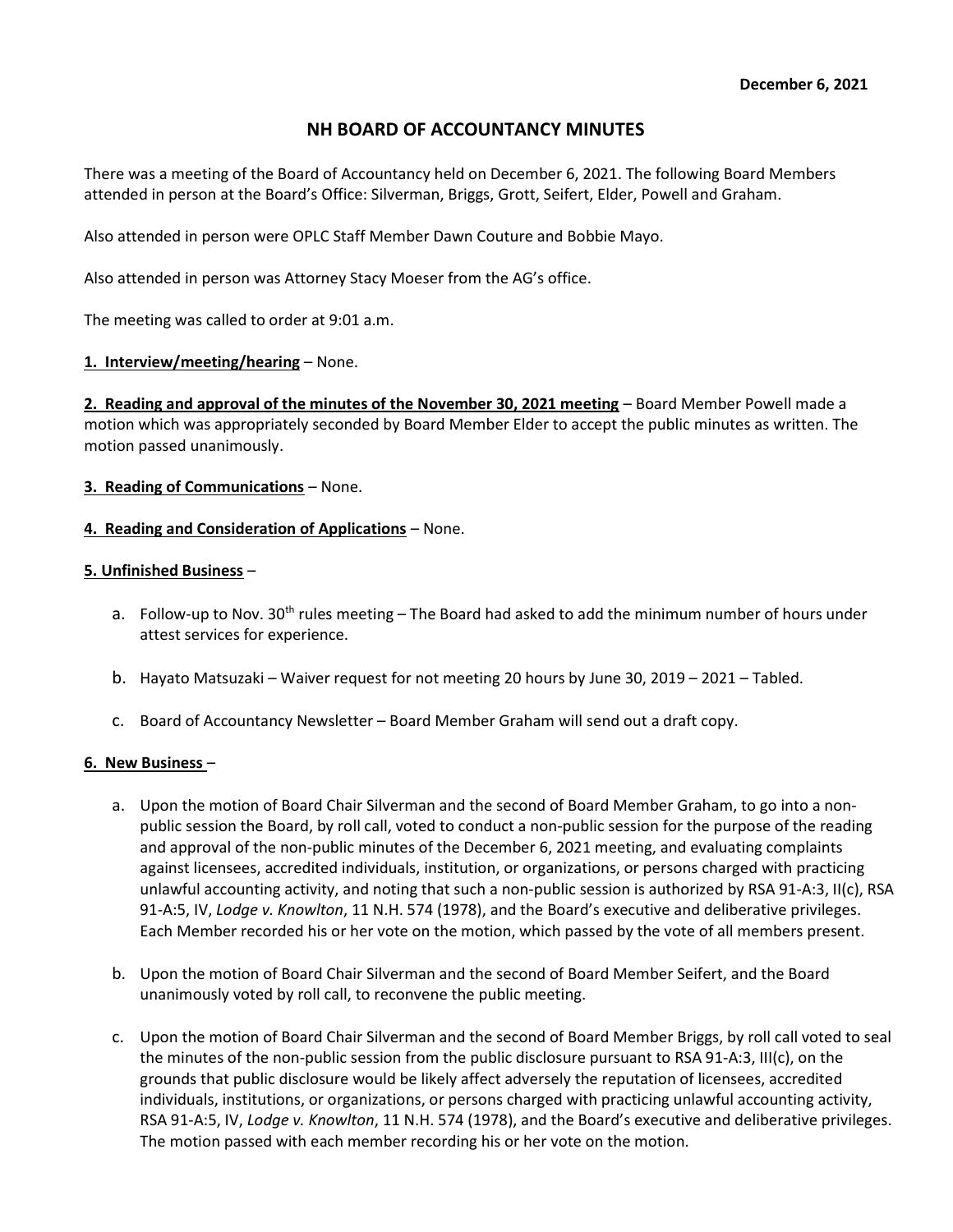## 6. New Business, Continued –

- d. Ahmed Abdalaziz Shahin Request to extend FAR credit Board Member Elder made a motion which was appropriately seconded by Board Member Seifert to grant the extension of FAR to September 14, 2022. The motion passed unanimously.
- e. Boyoung Yoo Request to extend REG Board Member Elder made a motion which was appropriately seconded by Board Member Graham to grant the extension of REG to February 28, 2022. The motion passed unanimously.
- f. Bader Alharbi Request to extend FAR Board Member Elder made a motion which was appropriately seconded by Board Member Seifert to grant the extension of FAR to June 30, 2022. The motion passed unanimously.
- g. Cheryl Sullivan Waiver request for not meeting 20 hours by June 30, 2020 Board Member Briggs made a motion which was appropriately seconded by Board Member Elder to grant a one-time waiver per Ac 403.01 (m). The motion passed unanimously.
- h. Joachim David Prinz Waiver request for not meeting 20 hours by June 30, 2020 Board Member Briggs made a motion which was appropriately seconded by Board Member Seifert to grant a one-time waiver per Ac 403.01 (m). The motion passed unanimously.
- i. Lorena Sala Waiver request for not meeting 20 hours by June 30, 2021 Board Member Grott made a motion which was appropriately seconded by Board Member Seifert to grant a one-time waiver. The motion passed unanimously.
- j. Mahmoud Selim Request to reinstate AUD Board Member Grott made a motion which was appropriately seconded by Board Member Seifert to grant the extension of AUD to August 30, 2021. The motion passed unanimously.
- k. Mohammad Al azzeh Request to reinstate AUD & FAR Board Member Grott made a motion which was appropriately seconded by Board Member Elder to recommend the reinstatement of AUD & FAR to June 30, 2022 and then to revisit pending circumstances. The motion passed unanimously.
- l. Mohammed Saab Request to extend AUD credit Board Member Graham made a motion to deny an extension for AUD to October 2022. The Board held a discussion. Board Member Graham made a motion to amend the original motion which was appropriately seconded by Board Member Seifert to grant an extension for AUD to June 30, 2022. The motion passed unanimously.
- m. Natalie Marcotte Waiver for not meeting 20 hours by June 30, 2020 Board Member Graham made a motion which was appropriately seconded by Board Member Seifert to grant a one-time waiver along with an administrative fine per Ac 403.01 (n). The motion passed unanimously.
- n. Owen Haberle Waiver for not meeting the 20 hours by June 30<sup>th</sup> each year The Board reviewed the submitted documentation showing that required hours have been met. Board Member Graham made a motion which was appropriately seconded by Board Member Grott to accept the documentation that shows all required hours were met. The motion passed unanimously.